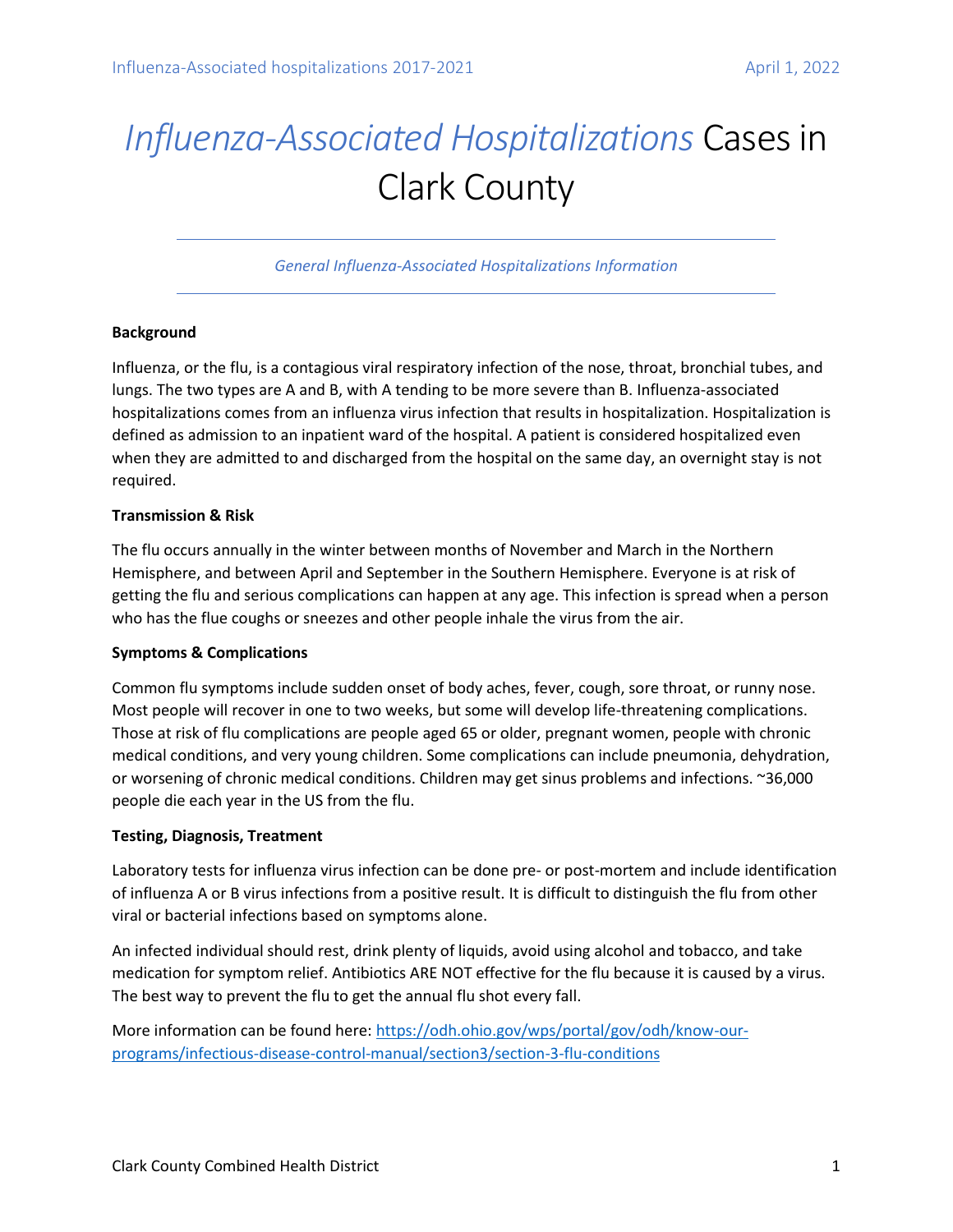*Clark County Related Discussion*

Figure 1 shows the influenza associated hospitalizations from 2017 to 2021. Many of the cases are classified as confirmed, Table 1 shows the full breakdown per year. 2018 has the highest number of cases at 278, while 2021 has the lowest amount at 13. There is a 95.3% decrease in cases from 2018 to 2021.



*Figure 1 Influenza associated hospitalizations in Clark County 2017-2021*

|      | <b>Suspected</b><br><b>Total</b> | <b>Probable</b><br><b>Total</b> | <b>Confirmed</b><br><b>Total</b> |
|------|----------------------------------|---------------------------------|----------------------------------|
| 2017 |                                  |                                 | 179                              |
| 2018 | 3                                |                                 | 275                              |
| 2019 | 13                               |                                 | 230                              |
| 2020 | 3                                |                                 | 145                              |
| 2021 |                                  |                                 | 13                               |

*Table 1 Case classification per year*

Table 2 shows the total cases per quarter per year. The quarters are broken up into Q1, Q2, Q3, and Q4. The months that go into each quarter is as follows:

Quarter 1: January, February, March Quarter 2: April, May, June Quarter 3: July, August, September Quarter 4: October, November, December